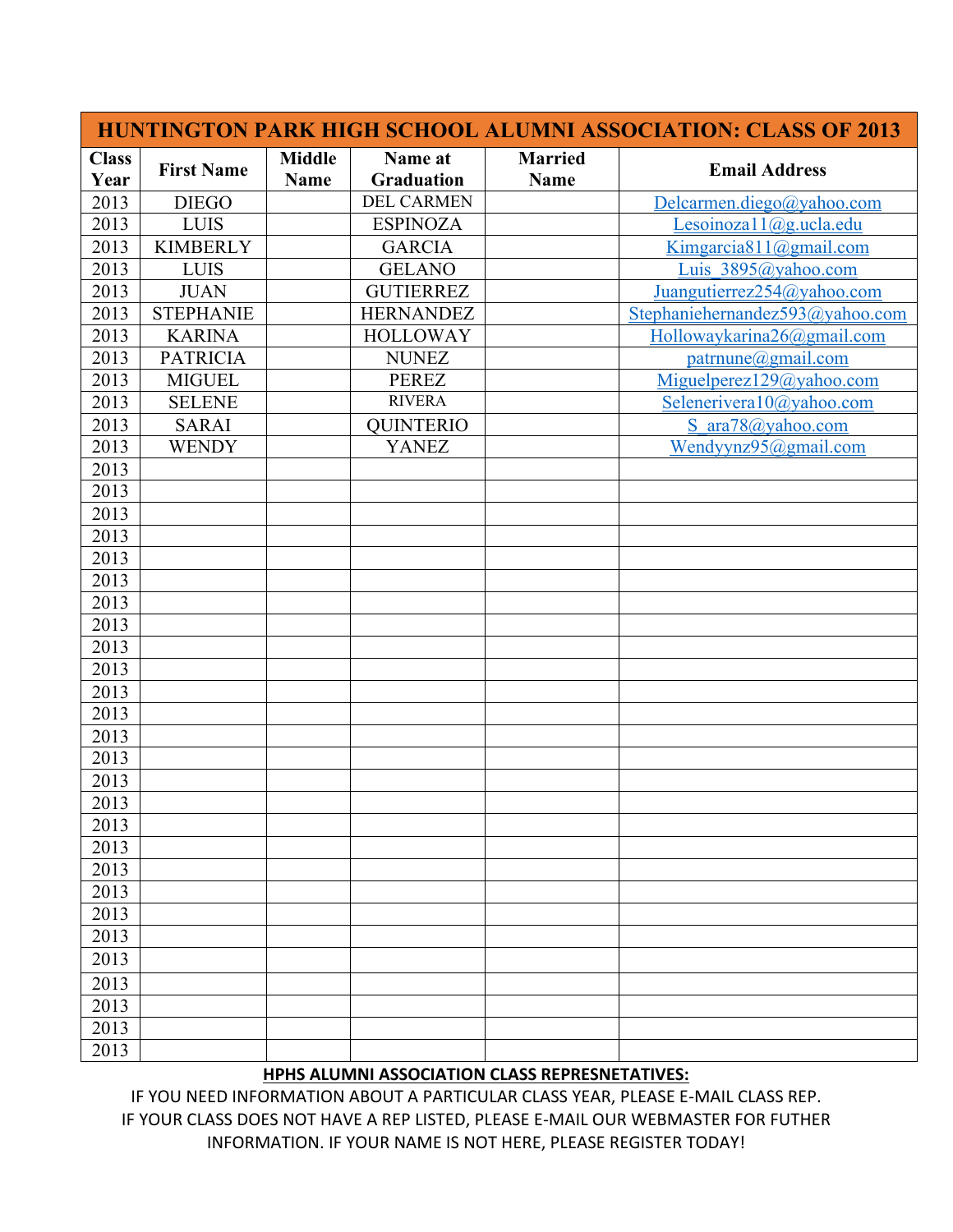| 2013 |  |  |  |
|------|--|--|--|
| 2013 |  |  |  |
| 2013 |  |  |  |
| 2013 |  |  |  |
| 2013 |  |  |  |
| 2013 |  |  |  |
| 2013 |  |  |  |
| 2013 |  |  |  |
| 2013 |  |  |  |
| 2013 |  |  |  |
| 2013 |  |  |  |
| 2013 |  |  |  |
| 2013 |  |  |  |
| 2013 |  |  |  |
| 2013 |  |  |  |
| 2013 |  |  |  |
| 2013 |  |  |  |
| 2013 |  |  |  |
| 2013 |  |  |  |
| 2013 |  |  |  |
| 2013 |  |  |  |
| 2013 |  |  |  |
| 2013 |  |  |  |
| 2013 |  |  |  |
| 2013 |  |  |  |
| 2013 |  |  |  |
| 2013 |  |  |  |
| 2013 |  |  |  |
| 2013 |  |  |  |
| 2013 |  |  |  |
| 2013 |  |  |  |
| 2013 |  |  |  |
| 2013 |  |  |  |
| 2013 |  |  |  |
| 2013 |  |  |  |
| 2013 |  |  |  |
| 2013 |  |  |  |
| 2013 |  |  |  |
| 2013 |  |  |  |
| 2013 |  |  |  |
| 2013 |  |  |  |
| 2013 |  |  |  |

## **HPHS ALUMNI ASSOCIATION CLASS REPRESNETATIVES:**

IF YOU NEED INFORMATION ABOUT A PARTICULAR CLASS YEAR, PLEASE E-MAIL CLASS REP. IF YOUR CLASS DOES NOT HAVE A REP LISTED, PLEASE E-MAIL OUR WEBMASTER FOR FUTHER INFORMATION. IF YOUR NAME IS NOT HERE, PLEASE REGISTER TODAY!